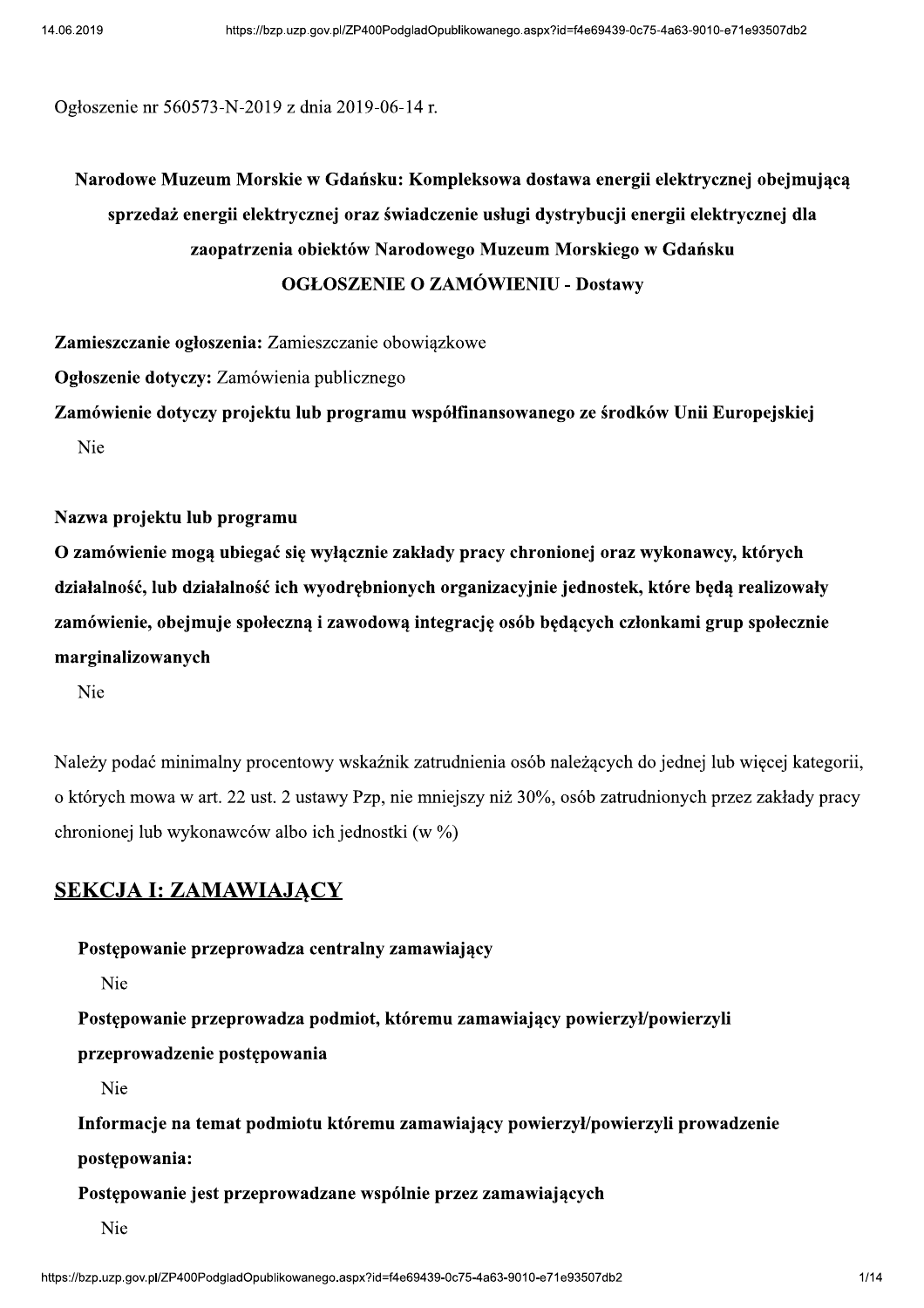Jeżeli tak, należy wymienić zamawiających, którzy wspólnie przeprowadzają postępowanie oraz podać adresy ich siedzib, krajowe numery identyfikacyjne oraz osoby do kontaktów wraz z danymi do kontaktów:

### Postępowanie jest przeprowadzane wspólnie z zamawiającymi z innych państw członkowskich Unii Europejskiej

Nie

W przypadku przeprowadzania postępowania wspólnie z zamawiającymi z innych państw członkowskich Unii Europejskiej – mające zastosowanie krajowe prawo zamówień publicznych: Informacje dodatkowe:

I. 1) NAZWA I ADRES: Narodowe Muzeum Morskie w Gdańsku, krajowy numer identyfikacyjny 00063507500000, ul. Ołowianka 9-13, 80-751 Gdańsk, woj. pomorskie, państwo Polska, tel.

+48583018611, e-mail zamowienia@nmm.pl, , faks +48583018453.

Adres strony internetowej (URL): www.nmm.pl

Adres profilu nabywcy:

Adres strony internetowej pod którym można uzyskać dostep do narzedzi i urzadzeń lub formatów plików, które nie są ogólnie dostępne www.nmm.pl

### I. 2) RODZAJ ZAMAWIAJĄCEGO: Inny (proszę określić):

Państwowa Instytucia Kultury

### I.3) WSPÓLNE UDZIELANIE ZAMÓWIENIA (jeżeli dotyczy):

Podział obowiązków między zamawiającymi w przypadku wspólnego przeprowadzania postępowania, w tym w przypadku wspólnego przeprowadzania postępowania z zamawiającymi z innych państw członkowskich Unii Europejskiej (który z zamawiających jest odpowiedzialny za przeprowadzenie postępowania, czy i w jakim zakresie za przeprowadzenie postępowania odpowiadają pozostali zamawiający, czy zamówienie będzie udzielane przez każdego z zamawiających indywidualnie, czy zamówienie zostanie udzielone w imieniu i na rzecz pozostałych zamawiających):

### **I.4) KOMUNIKACJA:**

Nieograniczony, pełny i bezpośredni dostęp do dokumentów z postępowania można uzyskać pod adresem (URL)

Tak

bip.nmm.pl

### Adres strony internetowej, na której zamieszczona będzie specyfikacja istotnych warunków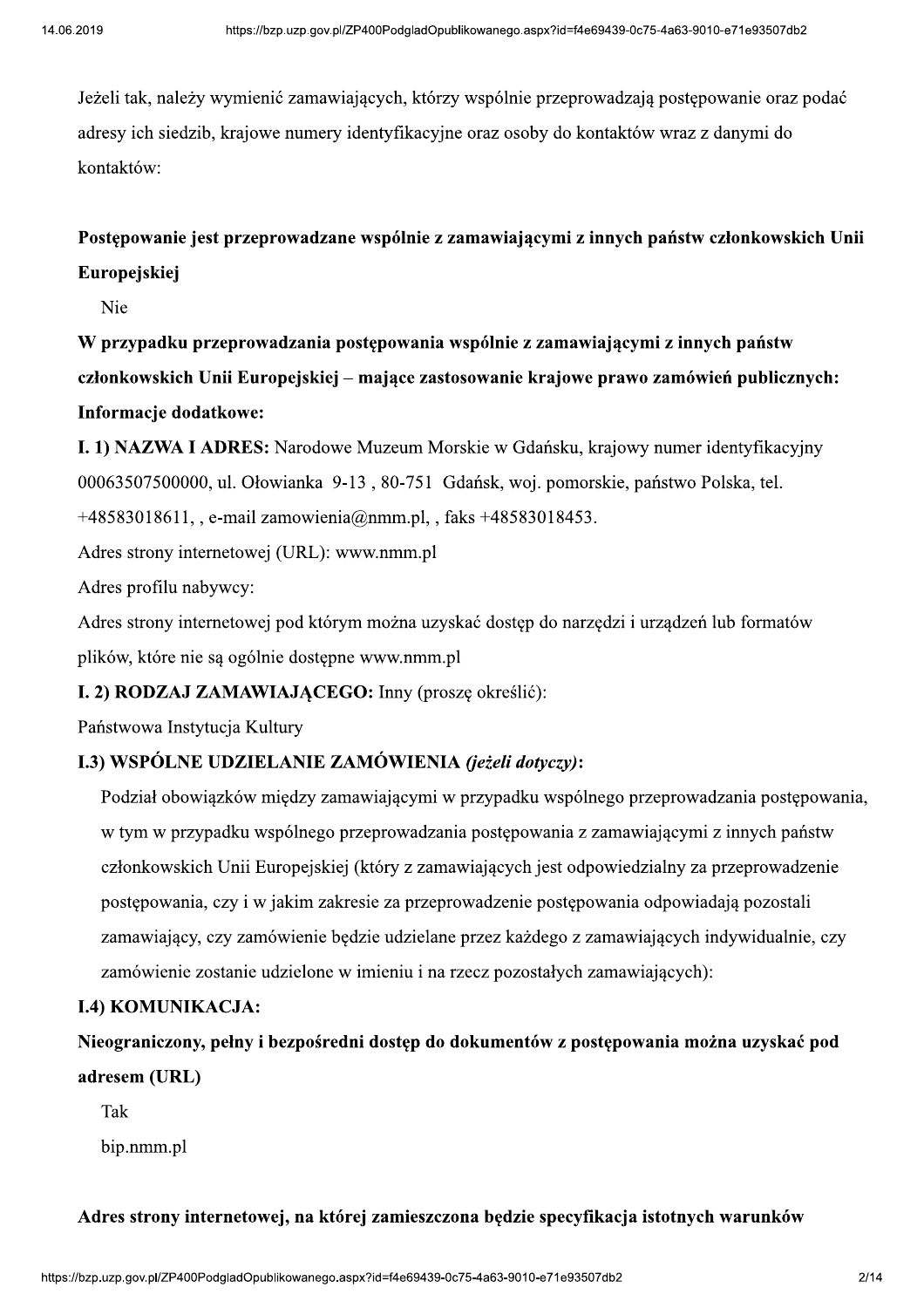14.06.2019 https://<br> **zamówienia**<br>
Tak<br>
bip.nmm.pl<br> **Dostęp do dokumentów**<br> **adresem** :https://bzc.uzp.gov.pl/ZP400PodgladOpublikowanego.aspx?id=f4e69439-0c75-4a63-9010-e71e93507db2<br>2amówienia<br>Tak<br>Dostęp do dokumentów z postępowania jest ograniczony - więcej informacji można uzyskać pod<br>adresem<br>Nie<br>Oferty l Dostęp do dokumentów z postępowania jest ograniczony - więcej informacji można uzyskać pod<br>
adresem<br>
Nie<br>
Oferty lub wnioski o dopuszczenie do udziału w postępowaniu należy przesyłać:<br>
Elektronicznie<br>
Nie<br>
adres<br>
Dopuszczo

:<br>Oferty lub wnioski o dopuszczenie do udziału w postępowaniu należy przesyłać:<br>Elektronicznie<br>Nie<br>adres<br>Dopuszczone jest przesłanie ofert lub wniosków o dopuszczenie do udziału w postępowaniu w<br>inny sposób:<br>Wymagane jest

Dopuszczone jest przesłanie ofert lub wniosków o dopuszczenie do udziału w postępowaniu w<br>
inny sposób:<br>
Nie<br>
Imny sposób:<br>
Wymagane jest przesłanie ofert lub wniosków o dopuszczenie do udziału w postępowaniu w inny<br>
sposó

Narodowe Muzeum Morskie w Gdańsku ul. Ołowianka 9-13, 80-751 Gdańsk, Kancelaria, pok.227

# the Homes:<br>
Harodowe Muzeum Morskie w Gdańsku ul. Ołowianka 9-13, 80-751 Gdańsk, Kancelaria, pok.227<br> **Komunikacja elektroniczna wymaga korzystania z narzędzi i urządzeń lub formatów plików, które<br>
nie są ogólnie dostępne<br>**

### SEKCJA II: PRZEDMIOT ZAMÓWIENIA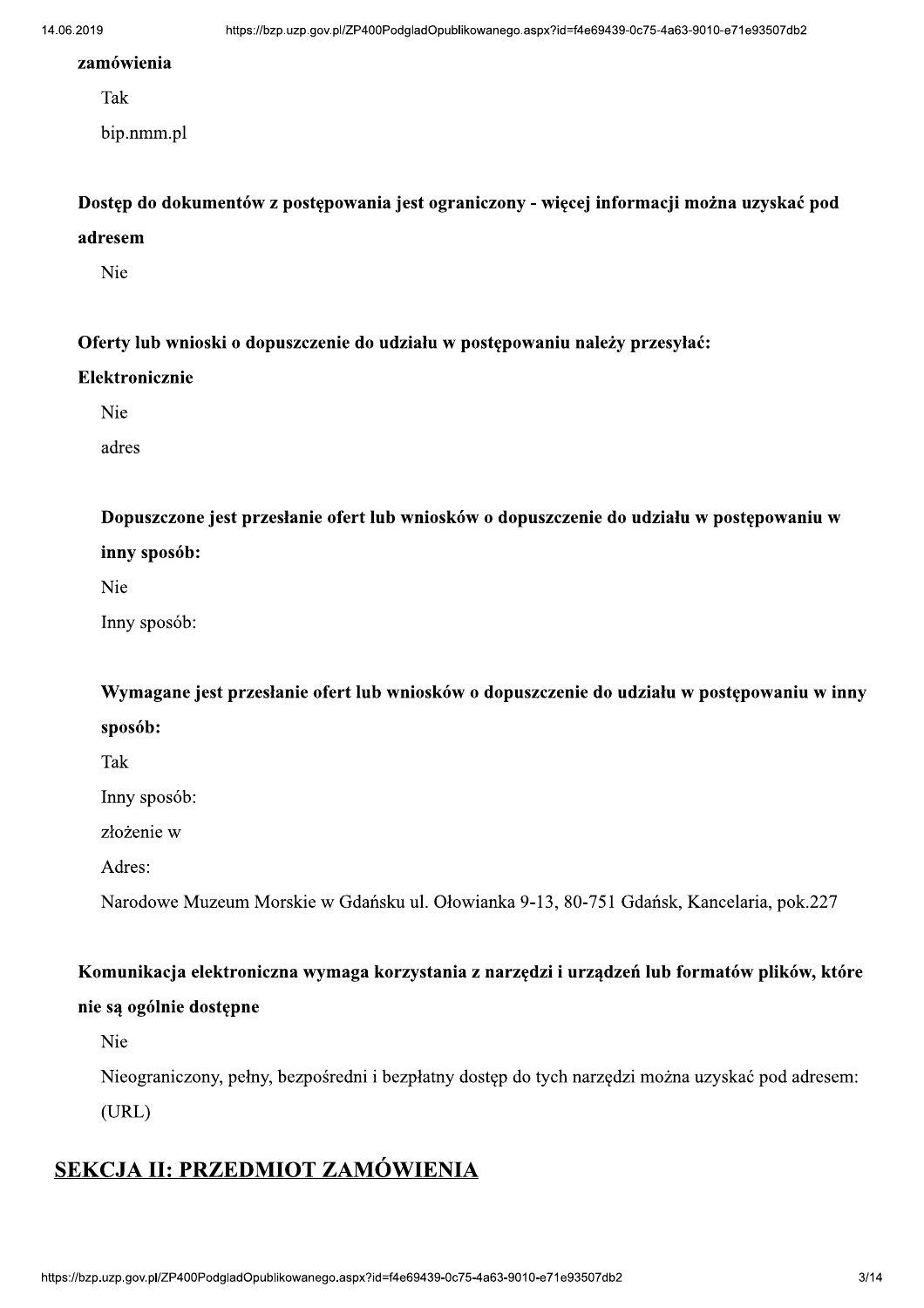II.1) Nazwa nadana zamówieniu przez zamawiającego: Kompleksowa dostawa energii elektrycznej obejmującą sprzedaż energii elektrycznej oraz świadczenie usługi dystrybucji energii elektrycznej dla zaopatrzenia obiektów Narodowego Muzeum Morskiego w Gdańsku

Numer referencyjny: ZP/27-4/PN/2019

Przed wszczęciem postępowania o udzielenie zamówienia przeprowadzono dialog techniczny Nie

II.2) Rodzaj zamówienia: Dostawy

II.3) Informacja o możliwości składania ofert częściowych

Zamówienie podzielone jest na części:

**Nie** 

Oferty lub wnioski o dopuszczenie do udziału w postępowaniu można składać w odniesieniu do:

Zamawiający zastrzega sobie prawo do udzielenia łącznie następujących części lub grup części:

Maksymalna liczba cześci zamówienia, na które może zostać udzielone zamówienie jednemu wykonawcy:

II.4) Krótki opis przedmiotu zamówienia (wielkość, zakres, rodzaj i ilość dostaw, usług lub robót budowlanych lub określenie zapotrzebowania i wymagań) a w przypadku partnerstwa innowacyjnego - określenie zapotrzebowania na innowacyjny produkt, usługę lub roboty budowlane: 1. Przedmiotem zamówienia jest: "Kompleksowa dostawa energii elektrycznej obejmującą sprzedaż energii elektrycznej oraz świadczenie usługi dystrybucji energii elektrycznej dla zaopatrzenia obiektów Narodowego Muzeum Morskiego w Gdańsku". 2. Szczegółowy wykaz punktów poboru energii elektrycznej stanowi II część SIWZ. 3. Zakup energii elektrycznej i usługa dystrybucji energii elektrycznej odbywać się będą na podstawie umowy kompleksowej. 4. Całkowita moc umowna [kW] 627,3 5. Szacunkowe zużycie w okresie obowiązywania umowy [MWh] - 1076.

### II.5) Główny kod CPV: 09310000-5

### **Dodatkowe kody CPV:**

**Kod CPV**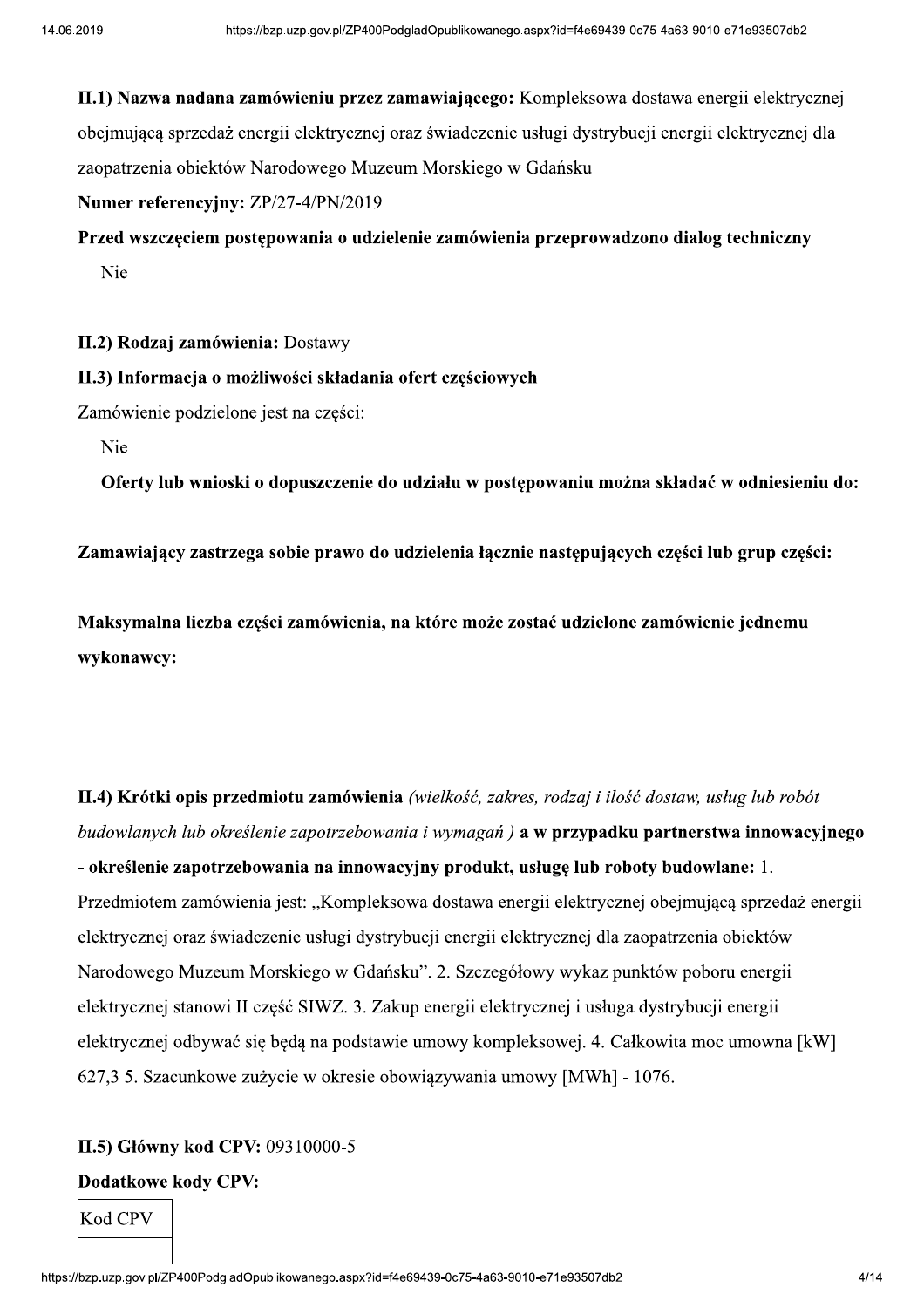65310000-9

II.6) Całkowita wartość zamówienia (jeżeli zamawiający podaje informacje o wartości zamówienia): Wartość bez VAT:

Waluta:

(w przypadku umów ramowych lub dynamicznego systemu zakupów – szacunkowa całkowita maksymalna wartość w całym okresie obowiązywania umowy ramowej lub dynamicznego systemu zakupów)

II.7) Czy przewiduje się udzielenie zamówień, o których mowa w art. 67 ust. 1 pkt 6 i 7 lub w art.

### 134 ust. 6 pkt 3 ustawy Pzp: Nie

Określenie przedmiotu, wielkości lub zakresu oraz warunków na jakich zostaną udzielone zamówienia, o których mowa w art. 67 ust. 1 pkt 6 lub w art. 134 ust. 6 pkt 3 ustawy Pzp:

II.8) Okres, w którym realizowane będzie zamówienie lub okres, na który została zawarta umowa ramowa lub okres, na który został ustanowiony dynamiczny system zakupów:

miesiacach:  $lub$  dniach:

 $lub$ 

data rozpoczęcia: 2020-01-01 lub zakończenia: 2020-12-31

### II.9) Informacje dodatkowe:

## SEKCJA III: INFORMACJE O CHARAKTERZE PRAWNYM, EKONOMICZNYM, FINANSOWYM I TECHNICZNYM

### **III.1) WARUNKI UDZIAŁU W POSTEPOWANIU**

### III.1.1) Kompetencje lub uprawnienia do prowadzenia określonej działalności zawodowej, o ile wynika to z odrębnych przepisów

Określenie warunków: Wykonawca spełni warunek jeżeli wykaże, że: posiada aktualnie obowiązującą koncesję na prowadzenie działalności gospodarczej w zakresie obrotu energią elektryczną, wydaną przez Prezesa Urzędu Regulacji Energetyki zgodnie z wymogami ustawy z dnia 10 kwietnia 1997 r. Prawo energetyczne.

Informacje dodatkowe

### III.1.2) Sytuacja finansowa lub ekonomiczna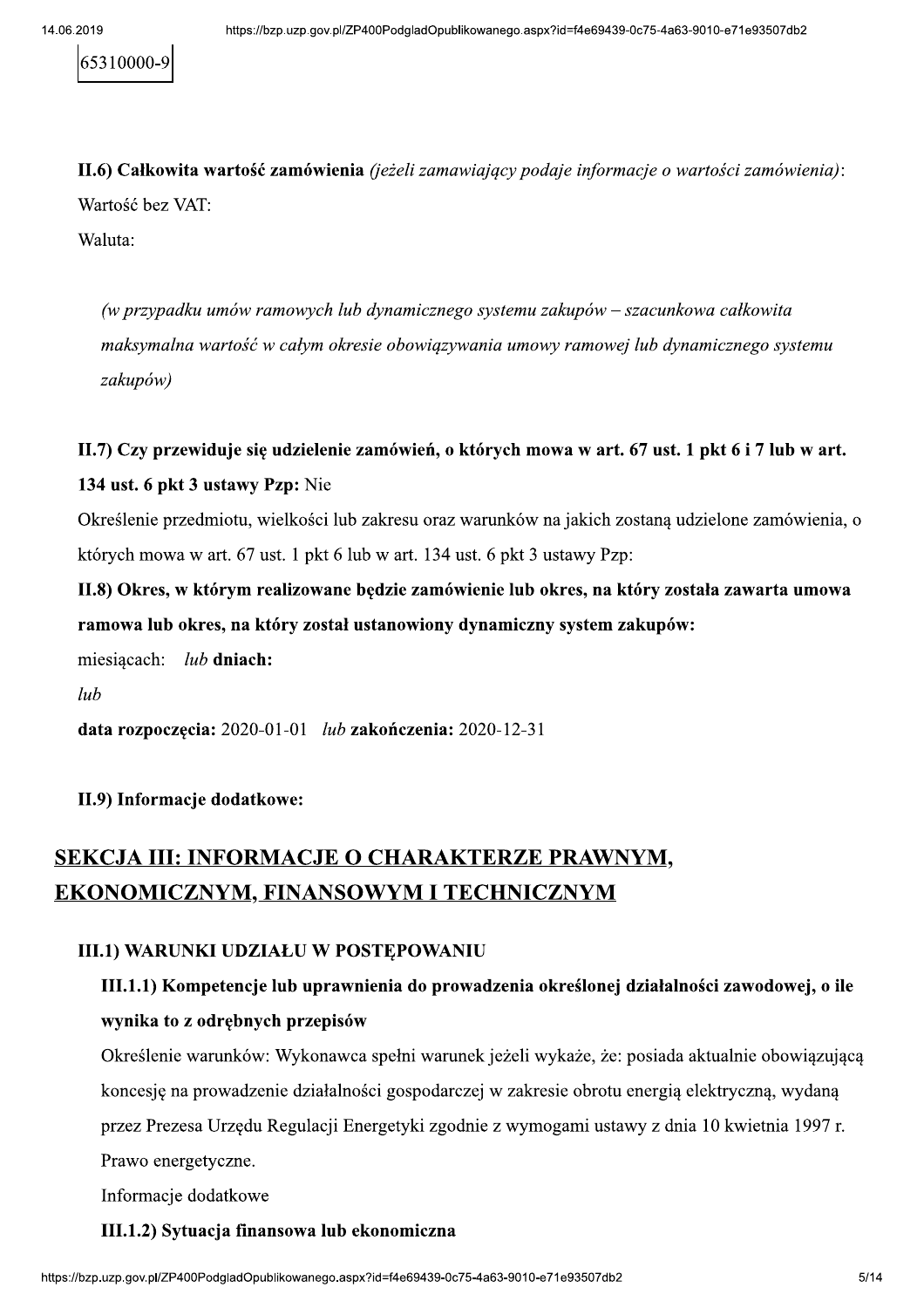Określenie warunków:

Informacje dodatkowe

### III.1.3) Zdolność techniczna lub zawodowa

Określenie warunków: Wykonawca spełni warunek jeżeli wykaże, że należycie wykonał, a w przypadku świadczeń okresowych lub ciągłych należycie wykonuje w okresie ostatnich 3 lat przed upływem terminu składania ofert, a jeżeli okres prowadzenia działalności jest krótszy - w tym okresie, co najmniej jedna dostawe energii elektrycznej o wolumenie nie mniejszym niż 800 MWh w skali roku.

Zamawiający wymaga od wykonawców wskazania w ofercie lub we wniosku o dopuszczenie do udziału w postępowaniu imion i nazwisk osób wykonujących czynności przy realizacji zamówienia wraz z informacją o kwalifikacjach zawodowych lub doświadczeniu tych osób: Nie Informacje dodatkowe:

### **III.2) PODSTAWY WYKLUCZENIA**

### III.2.1) Podstawy wykluczenia określone w art. 24 ust. 1 ustawy Pzp

III.2.2) Zamawiający przewiduje wykluczenie wykonawcy na podstawie art. 24 ust. 5 ustawy Pzp Tak Zamawiający przewiduje następujące fakultatywne podstawy wykluczenia: Tak (podstawa wykluczenia określona w art. 24 ust. 5 pkt 1 ustawy Pzp)

# III.3) WYKAZ OŚWIADCZEŃ SKŁADANYCH PRZEZ WYKONAWCE W CELU WSTEPNEGO POTWIERDZENIA, ŻE NIE PODLEGA ON WYKLUCZENIU ORAZ SPEŁNIA WARUNKI UDZIAŁU W POSTEPOWANIU ORAZ SPEŁNIA KRYTERIA SELEKCJI

### Oświadczenie o niepodleganiu wykluczeniu oraz spełnianiu warunków udziału w postępowaniu Tak

Oświadczenie o spełnianiu kryteriów selekcji

Nie

## III.4) WYKAZ OŚWIADCZEŃ LUB DOKUMENTÓW, SKŁADANYCH PRZEZ WYKONAWCE W POSTEPOWANIU NA WEZWANIE ZAMAWIAJACEGO W CELU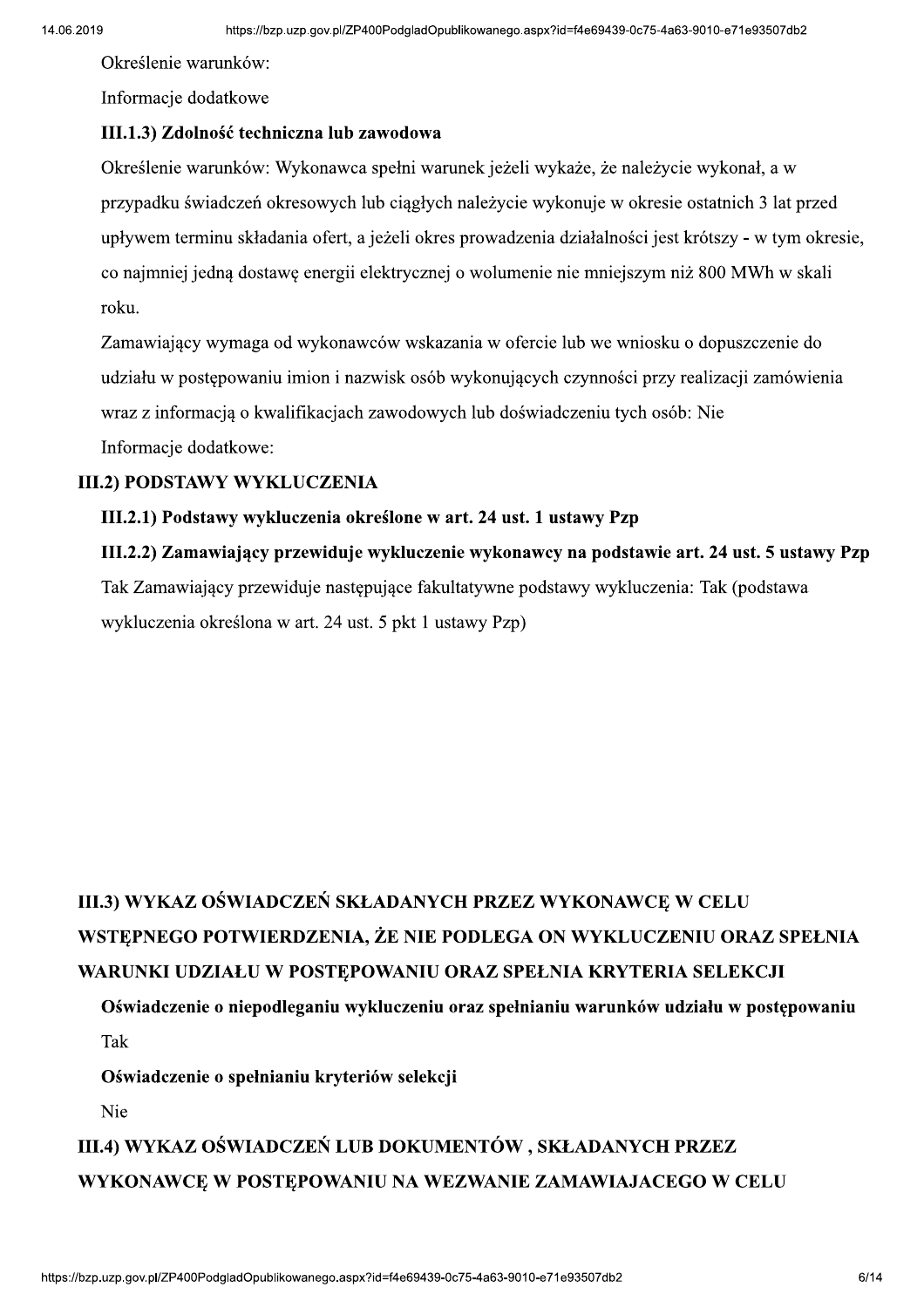### POTWIERDZENIA OKOLICZNOŚCI. O KTÓRYCH MOWA W ART. 25 UST. 1 PKT 3

### **USTAWY PZP:**

Wykonawca, którego oferta została oceniona najwyżej, obowiązany jest złożyć na wezwanie Zamawiającego: aktualny odpisu z właściwego rejestru lub z centralnej ewidencji i informacji o działalności gospodarczej, jeżeli odrębne przepisy wymagają wpisu do rejestru lub ewidencji, w celu potwierdzenia braku podstaw wykluczenia na podstawie art. 24 ust. 5 pkt. 1 ustawy W przypadku składania oferty wspólnej ww. dokument składa każdy z wykonawców składających ofertę wspólną. W przypadku składania oferty przez spółkę cywilną wykonawca musi złożyć oddzielnie zaświadczenia dla każdego ze wspólników oraz oddzielnie na spółkę.

# III.5) WYKAZ OŚWIADCZEŃ LUB DOKUMENTÓW SKŁADANYCH PRZEZ WYKONAWCE W POSTĘPOWANIU NA WEZWANIE ZAMAWIAJACEGO W CELU POTWIERDZENIA OKOLICZNOŚCI, O KTÓRYCH MOWA W ART. 25 UST. 1 PKT 1 USTAWY PZP III.5.1) W ZAKRESIE SPEŁNIANIA WARUNKÓW UDZIAŁU W POSTEPOWANIU:

Wykonawca, którego oferta została oceniona najwyżej, obowiązany jest złożyć na wezwanie Zamawiającego: aktualnie obowiązującą koncesję na prowadzenie działalności gospodarczej w zakresie obrotu energia elektryczna, wydana przez Prezesa Urzedu Regulacji Energetyki zgodnie z wymogami ustawy z dnia 10 kwietnia 1997 r. Prawo energetyczne.

### III.5.2) W ZAKRESIE KRYTERIÓW SELEKCJI:

# III.6) WYKAZ OŚWIADCZEŃ LUB DOKUMENTÓW SKŁADANYCH PRZEZ WYKONAWCE W POSTEPOWANIU NA WEZWANIE ZAMAWIAJACEGO W CELU POTWIERDZENIA OKOLICZNOŚCI, O KTÓRYCH MOWA W ART. 25 UST. 1 PKT 2 USTAWY PZP

Wykonawca, którego oferta została oceniona najwyżej, obowiazany jest złożyć na wezwanie Zamawiającego: wykaz dostaw wykonanych, a w przypadku świadczeń okresowych lub ciągłych również wykonywanych, w okresie ostatnich 3 lat przed upływem terminu składania ofert, a jeżeli okres prowadzenia działalności jest krótszy – w tym okresie, wraz z podaniem ich wartości, przedmiotu, dat wykonania i podmiotów, na rzecz których dostawy zostały wykonane, oraz załączenie dowodów określających czy te dostawy zostały wykonane lub są wykonywane należycie, przy czym dowodami, o których mowa, są referencje bądź inne dokumenty wystawione przez podmiot, na rzecz którego dostawy były wykonywane, a w przypadku świadczeń okresowych lub ciągłych są wykonywane, a jeżeli z uzasadnionej przyczyny o obiektywnym charakterze wykonawca nie jest w stanie uzyskać tych dokumentów – oświadczenie wykonawcy; w przypadku świadczeń okresowych lub ciągłych nadal wykonywanych referencje bądź inne dokumenty potwierdzające ich należyte wykonywanie powinny być wydane nie wcześniej niż 3 miesiace przed upływem terminu składania ofert - załącznik nr 6 do oferty.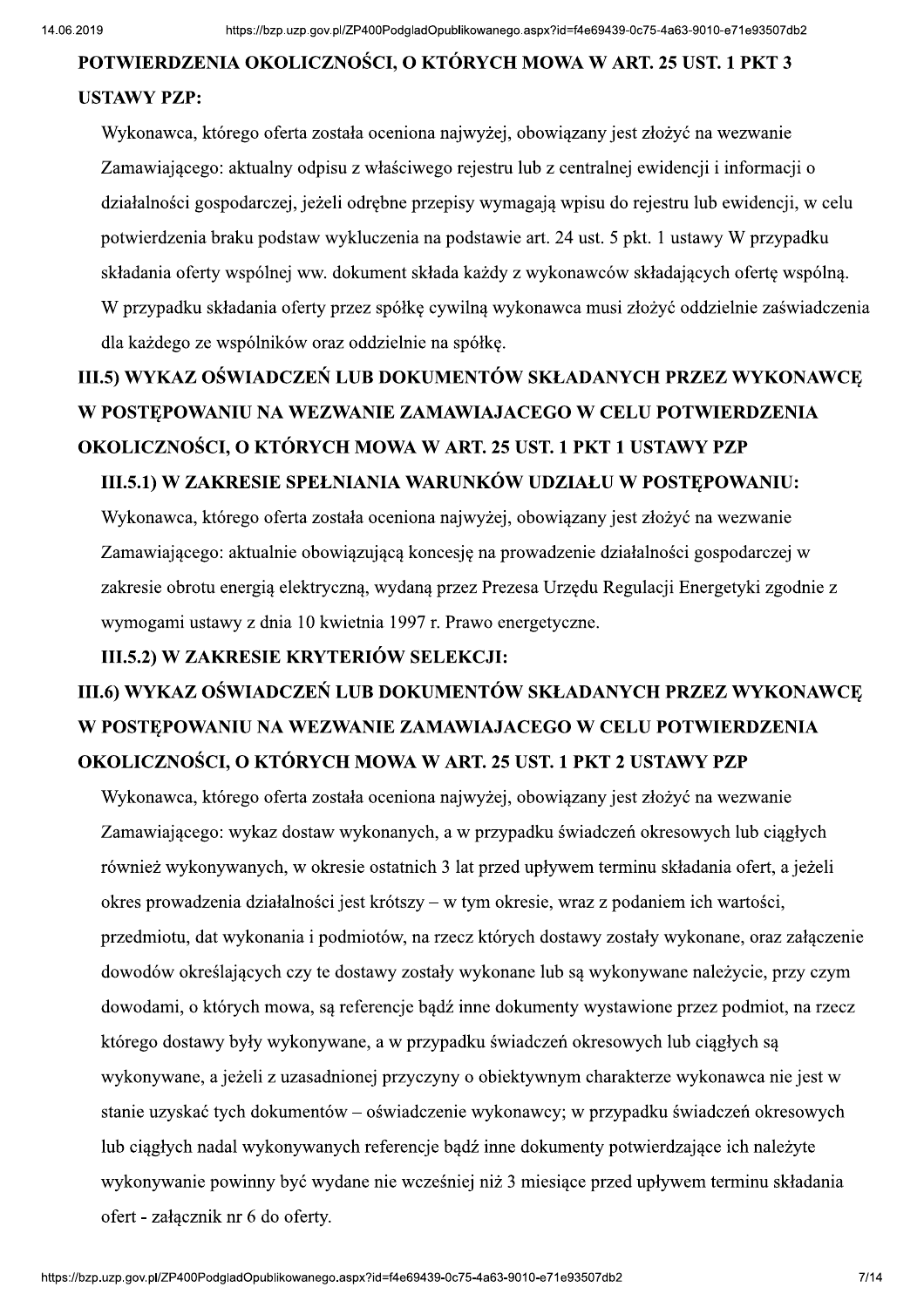### III.7) INNE DOKUMENTY NIE WYMIENIONE W pkt III.3) - III.6)

Wykonawca, w terminie 3 dni od dnia zamieszczenia na stronie internetowej informacji, o której mowa w art. 86 ust. 5, przekazuje Zamawiającemu oświadczenie o przynależności lub braku przynależności do tej samej grupy kapitałowej, o której mowa w art. 24 ust. 1 pkt 23 Ustawy Pzp. Wraz ze złożeniem oświadczenia, wykonawca może przedstawić dowody, że powiązania z innym wykonawcą nie prowadzą do zakłócenia konkurencji w postępowaniu o udzielenie zamówienia załącznik nr 7 do oferty.

### **SEKCJA IV: PROCEDURA**

### **IV.1) OPIS**

### IV.1.1) Tryb udzielenia zamówienia: Przetarg nieograniczony

### IV.1.2) Zamawiający żąda wniesienia wadium:

Nie

Informacja na temat wadium

### IV.1.3) Przewiduje się udzielenie zaliczek na poczet wykonania zamówienia:

Nie

Należy podać informacje na temat udzielania zaliczek:

### IV.1.4) Wymaga się złożenia ofert w postaci katalogów elektronicznych lub dołączenia do ofert

### katalogów elektronicznych:

Nie

Dopuszcza się złożenie ofert w postaci katalogów elektronicznych lub dołączenia do ofert katalogów elektronicznych:

Nie

Informacje dodatkowe:

### IV.1.5.) Wymaga się złożenia oferty wariantowej:

Dopuszcza się złożenie oferty wariantowej

Złożenie oferty wariantowej dopuszcza się tylko z jednoczesnym złożeniem oferty zasadniczej:

# szcza się tylko z jednoczesnym złożeniem oferty zasadniczej:<br> **nawców, którzy zostaną zaproszeni do udziału w postępowaniu**<br>
px?id=f4e69439-0c75-4a63-9010-e71e93507db2 8/14 IV.1.6) Przewidywana liczba wykonawców, którzy zostaną zaproszeni do udziału w postępowaniu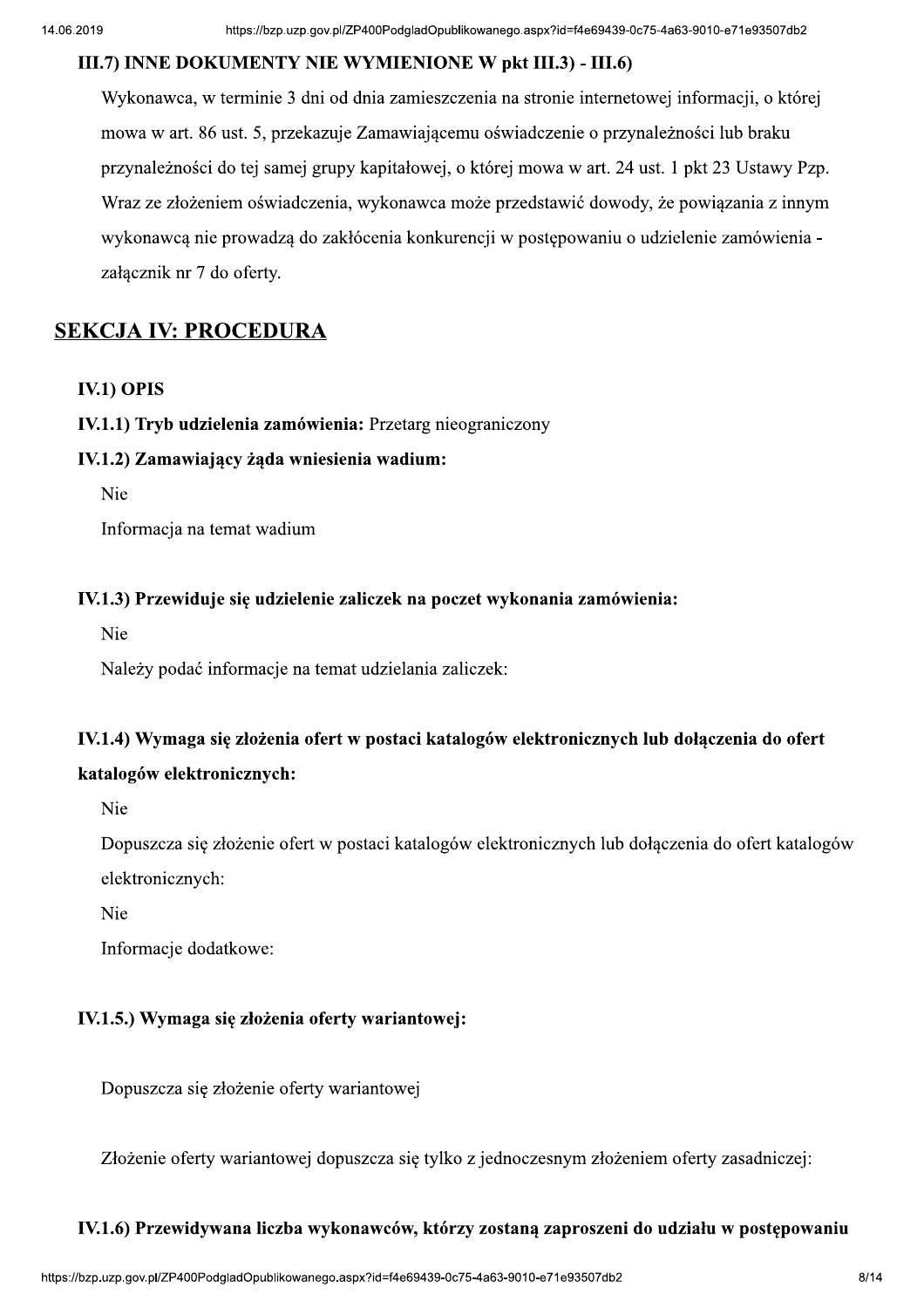(przetarg ograniczony, negocjacje z ogłoszeniem, dialog konkurencyjny, partnerstwo innowacyjne)

Liczba wykonawców

Przewidywana minimalna liczba wykonawców

Maksymalna liczba wykonawców

Kryteria selekcji wykonawców:

### IV.1.7) Informacje na temat umowy ramowej lub dynamicznego systemu zakupów:

Umowa ramowa będzie zawarta:

Czy przewiduje się ograniczenie liczby uczestników umowy ramowej:

Przewidziana maksymalna liczba uczestników umowy ramowej:

Informacje dodatkowe:

Zamówienie obejmuje ustanowienie dynamicznego systemu zakupów:

Adres strony internetowej, na której będą zamieszczone dodatkowe informacje dotyczące dynamicznego systemu zakupów:

Informacje dodatkowe:

W ramach umowy ramowej/dynamicznego systemu zakupów dopuszcza się złożenie ofert w formie katalogów elektronicznych:

Przewiduje się pobranie ze złożonych katalogów elektronicznych informacji potrzebnych do sporządzenia ofert w ramach umowy ramowej/dynamicznego systemu zakupów:

### IV.1.8) Aukcja elektroniczna

Przewidziane jest przeprowadzenie aukcji elektronicznej (przetarg nieograniczony, przetarg ograniczony, negocjacje z ogłoszeniem) Nie

Należy podać adres strony internetowej, na której aukcja będzie prowadzona:

### Należy wskazać elementy, których wartości będą przedmiotem aukcji elektronicznej: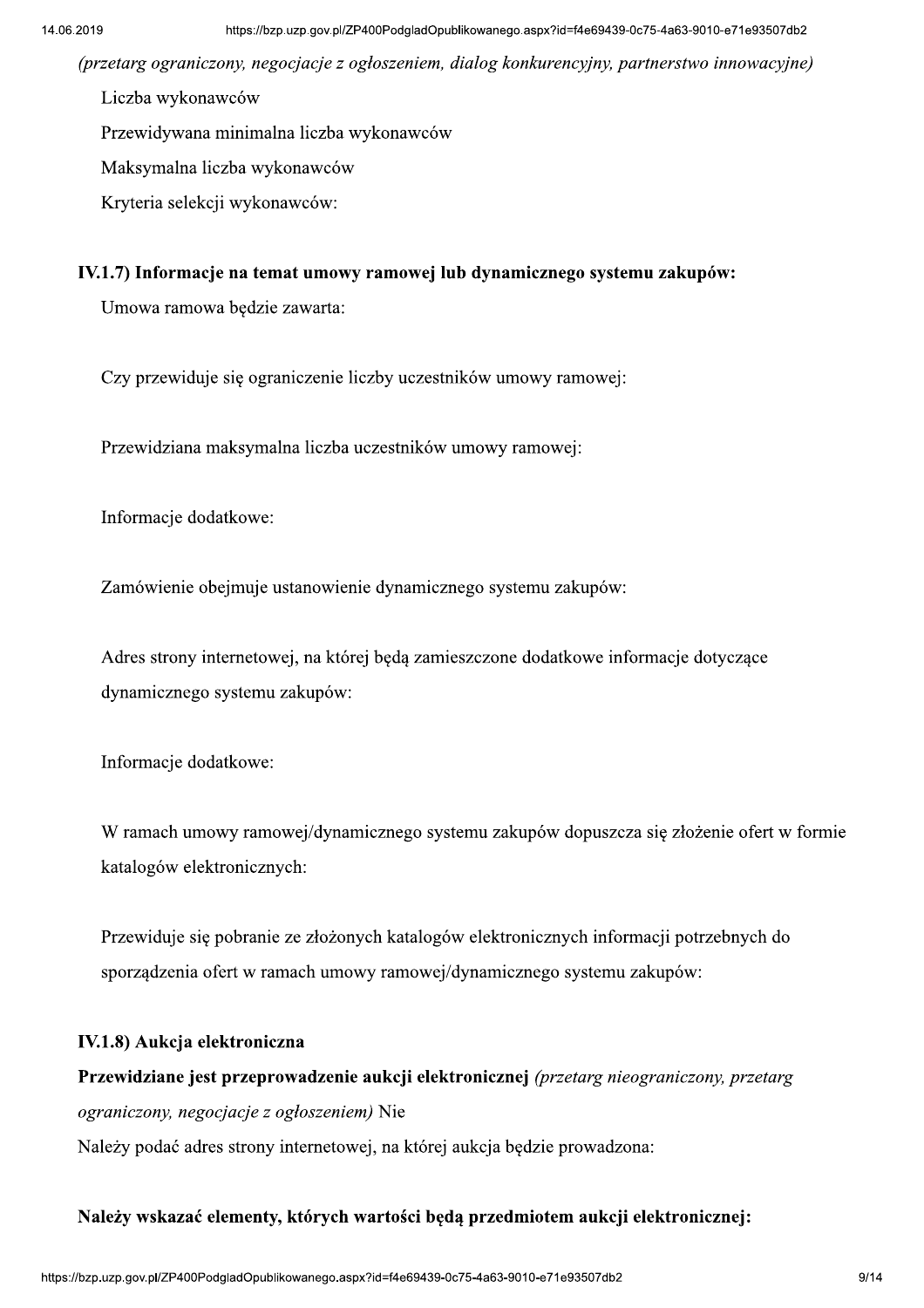https://bzp.uzp.gov.pl/ZP400PodgladOpublikowanego.aspx?id=14e69439-0c75-4a63-9010-e71e93507db2<br>
Przewiduje się ograniczenia co do przedstawionych wartości, wynikające z opisu przedmiotu<br>
zamówienia:<br>
Należy podać, które in

Należy podać, które informacje zostana udostepnione wykonawcom w trakcie aukcji elektronicznej oraz jaki będzie termin ich udostępnienia:

Informacje dotyczące przebiegu aukcji elektronicznej:

Jaki jest przewidziany sposób postępowania w toku aukcji elektronicznej i jakie będą warunki, na jakich wykonawcy będą mogli licytować (minimalne wysokości postąpień):

Informacje dotyczące wykorzystywanego sprzętu elektronicznego, rozwiązań i specyfikacji technicznych w zakresie połączeń:

Wymagania dotyczące rejestracji i identyfikacji wykonawców w aukcji elektronicznej:

Informacje o liczbie etapów aukcji elektronicznej i czasie ich trwania:

Czas trwania:

Czy wykonawcy, którzy nie złożyli nowych postapień, zostana zakwalifikowani do nastepnego etapu: Warunki zamkniecia aukcii elektronicznei:

### IV.2) KRYTERIA OCENY OFERT

### IV.2.1) Kryteria oceny ofert:

### IV.2.2) Krvteria

|        | Kryteria Znaczenie |
|--------|--------------------|
| IC ena | 100,00             |

# IV.2.2) Kryteria<br>
Kryteria<br>
Zena (100,00)<br>
IV.2.3) Zastosowanie procedury, o której mowa w art. 24aa ust. 1 ustawy Pzp (przetarg<br>
nieograniczony)<br>
Tak<br>
IV.3) Negocjacje z ogłoszeniem, dialog konkurencyjny, partnerstwo inno

Przewidziane jest zastrzeżenie prawa do udzielenia zamówienia na podstawie ofert wstępnych bez

przeprowadzenia negocjacji

Przewidziany jest podział negocjacji na etapy w celu ograniczenia liczby ofert: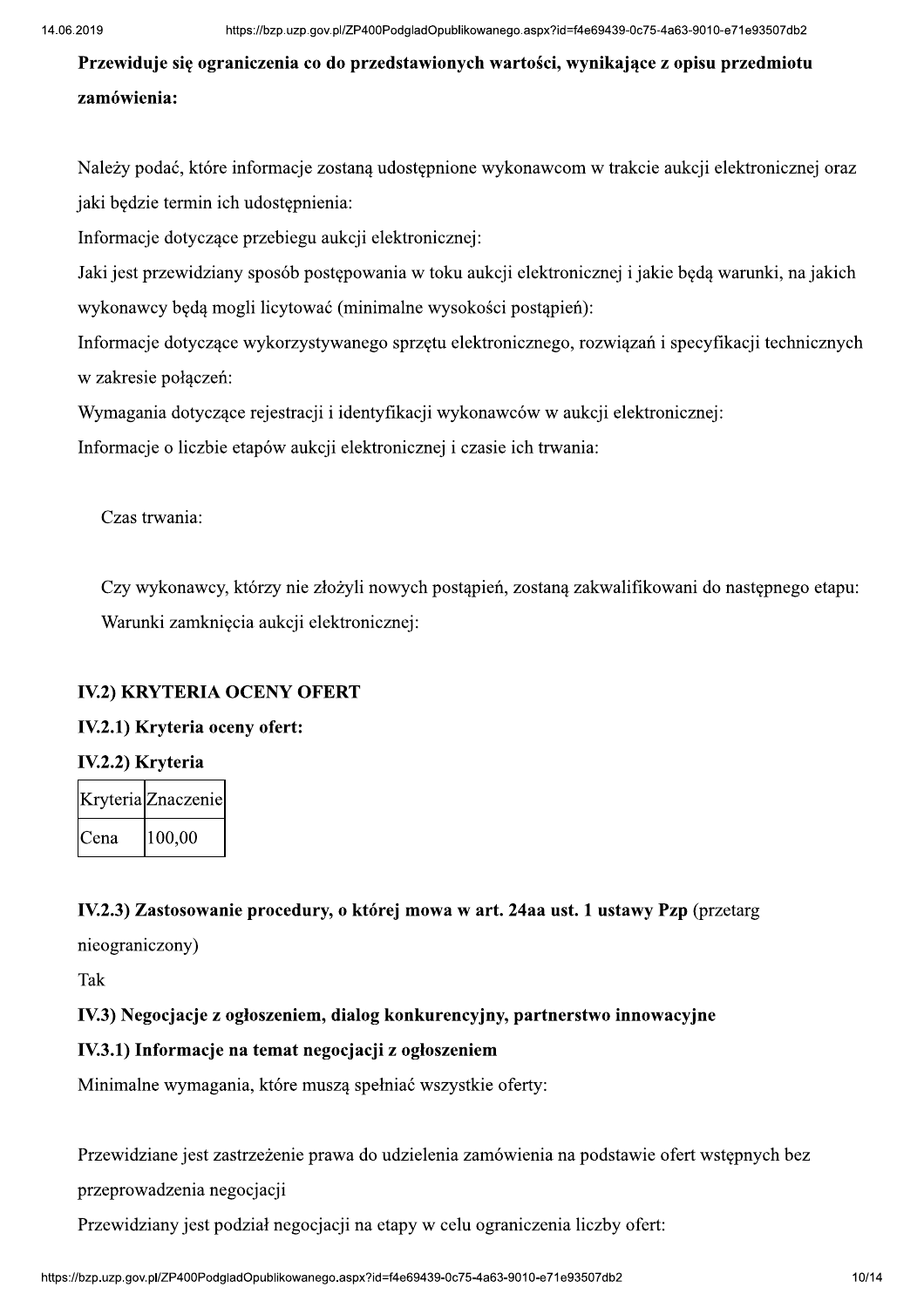Należy podać informacje na temat etapów negocjacji (w tym liczbę etapów):

Informacje dodatkowe

### IV.3.2) Informacje na temat dialogu konkurencyjnego

Opis potrzeb i wymagań zamawiającego lub informacja o sposobie uzyskania tego opisu:

Informacja o wysokości nagród dla wykonawców, którzy podczas dialogu konkurencyjnego przedstawili rozwiązania stanowiące podstawę do składania ofert, jeżeli zamawiający przewiduje nagrody:

Wstępny harmonogram postępowania:

Podział dialogu na etapy w celu ograniczenia liczby rozwiązań: Należy podać informacje na temat etapów dialogu:

Informacje dodatkowe:

### IV.3.3) Informacje na temat partnerstwa innowacyjnego

Elementy opisu przedmiotu zamówienia definiujące minimalne wymagania, którym muszą odpowiadać wszystkie oferty:

Podział negocjacji na etapy w celu ograniczeniu liczby ofert podlegających negocjacjom poprzez zastosowanie kryteriów oceny ofert wskazanych w specyfikacji istotnych warunków zamówienia:

Informacje dodatkowe:

### IV.4) Licytacja elektroniczna

Adres strony internetowej, na której będzie prowadzona licytacja elektroniczna: Adres strony internetowej, na której jest dostępny opis przedmiotu zamówienia w licytacji elektronicznej: Wymagania dotyczące rejestracji i identyfikacji wykonawców w licytacji elektronicznej, w tym wymagania techniczne urządzeń informatycznych: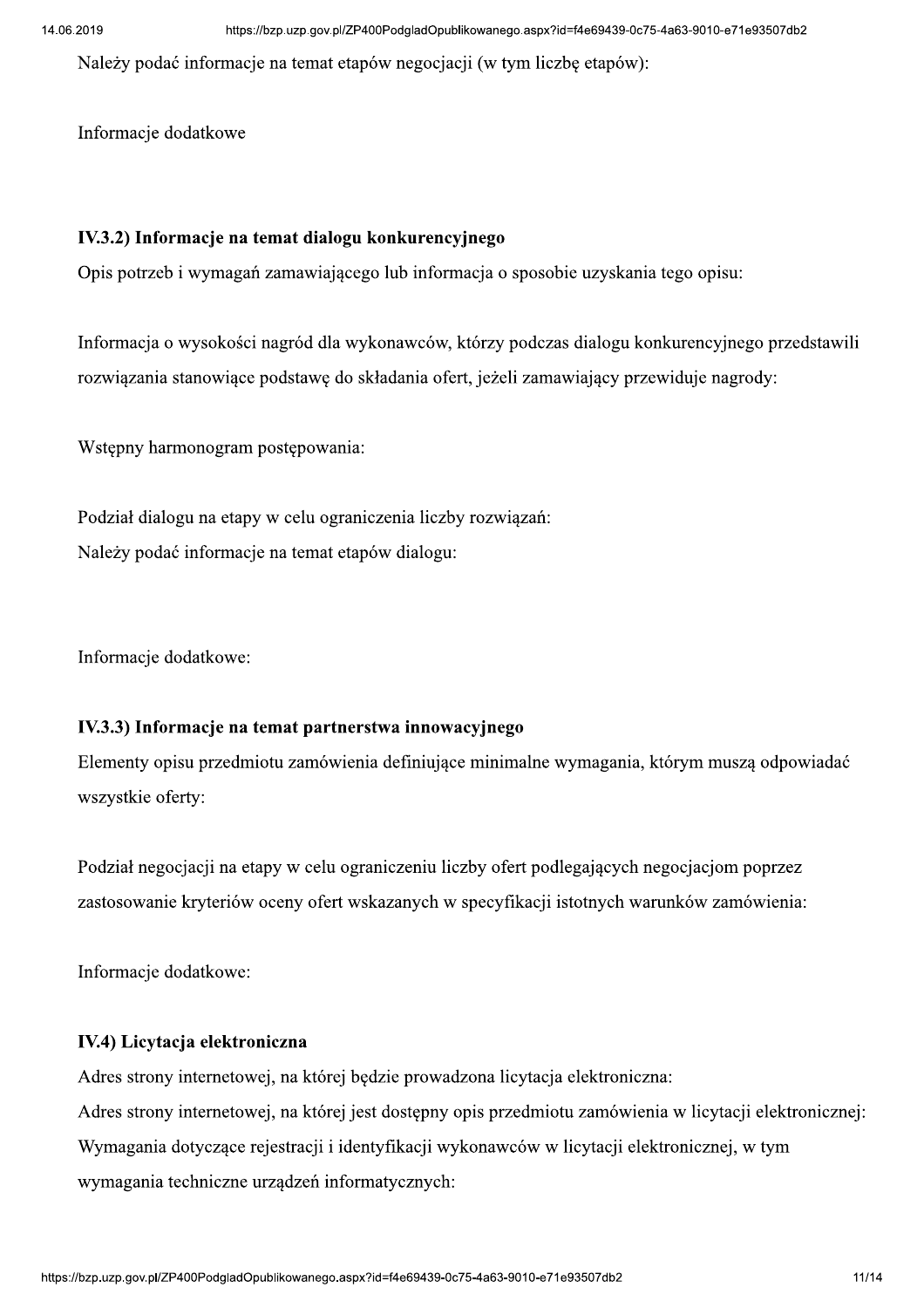Sposób postępowania w toku licytacji elektronicznej, w tym określenie minimalnych wysokości postapień:

Informacje o liczbie etapów licytacji elektronicznej i czasie ich trwania:

Czas trwania:

Wykonawcy, którzy nie złożyli nowych postąpień, zostaną zakwalifikowani do następnego etapu: Termin składania wniosków o dopuszczenie do udziału w licytacji elektronicznej:

Data: godzina:

Termin otwarcia licytacji elektronicznej:

Termin i warunki zamknięcia licytacji elektronicznej:

Istotne dla stron postanowienia, które zostaną wprowadzone do treści zawieranej umowy w sprawie zamówienia publicznego, albo ogólne warunki umowy, albo wzór umowy:

Wymagania dotyczące zabezpieczenia należytego wykonania umowy:

Informacie dodatkowe:

### **IV.5) ZMIANA UMOWY**

### Przewiduje się istotne zmiany postanowień zawartej umowy w stosunku do treści oferty, na podstawie której dokonano wyboru wykonawcy: Tak

Należy wskazać zakres, charakter zmian oraz warunki wprowadzenia zmian:

1. Zgodnie z art. 144 Prawa zamówień publicznych dopuszcza się zmiany umowy w następującym zakresie: a) miejsca dostawy, b) ilości dostaw w związku z faktycznym zużyciem energii elektrycznej, w tym zmiana ilości punktów poboru energii w obrębie grup taryfowych uwzględnionych w załączniku nr 1.1 do SIWZ, c) terminu realizacji umowy – wskutek wystąpienia okoliczności niezależnych od stron umowy, d) ceny w przypadku zmiany stawki podatku VAT, podatku akcyzowego lub zmiany innych ogólnie obowiązujących przepisów prawa w zakresie wprowadzającym dodatkowe obowiązki związane z zakupem praw majątkowych lub certyfikatów dotyczących efektywności energetycznej, jeśli skutkować to będzie z mocy ustawy obciążeniem Zamawiającego kosztami z tego tytułu, e) zmiany taryfy ENERGA Operator S.A. w części dotyczącej usług dystrybucyjnych f) wskutek obniżenia cen energii na rynku dopuszcza się negocjacje ceny energii, g) aktualizacji rozwiązań z uwagi na postęp technologiczny lub zmiany obowiązujących przepisów, h) zmiany parametrów technicznych przedmiotu Umowy, jeśli przyczyni się to do poprawy jakości zamówienia, przy czym zmiana ta nie spowoduje zwiększenia kosztów realizacji zamówienia i) zaistnienia niemożliwej do przewidzenia w momencie zawarcia umowy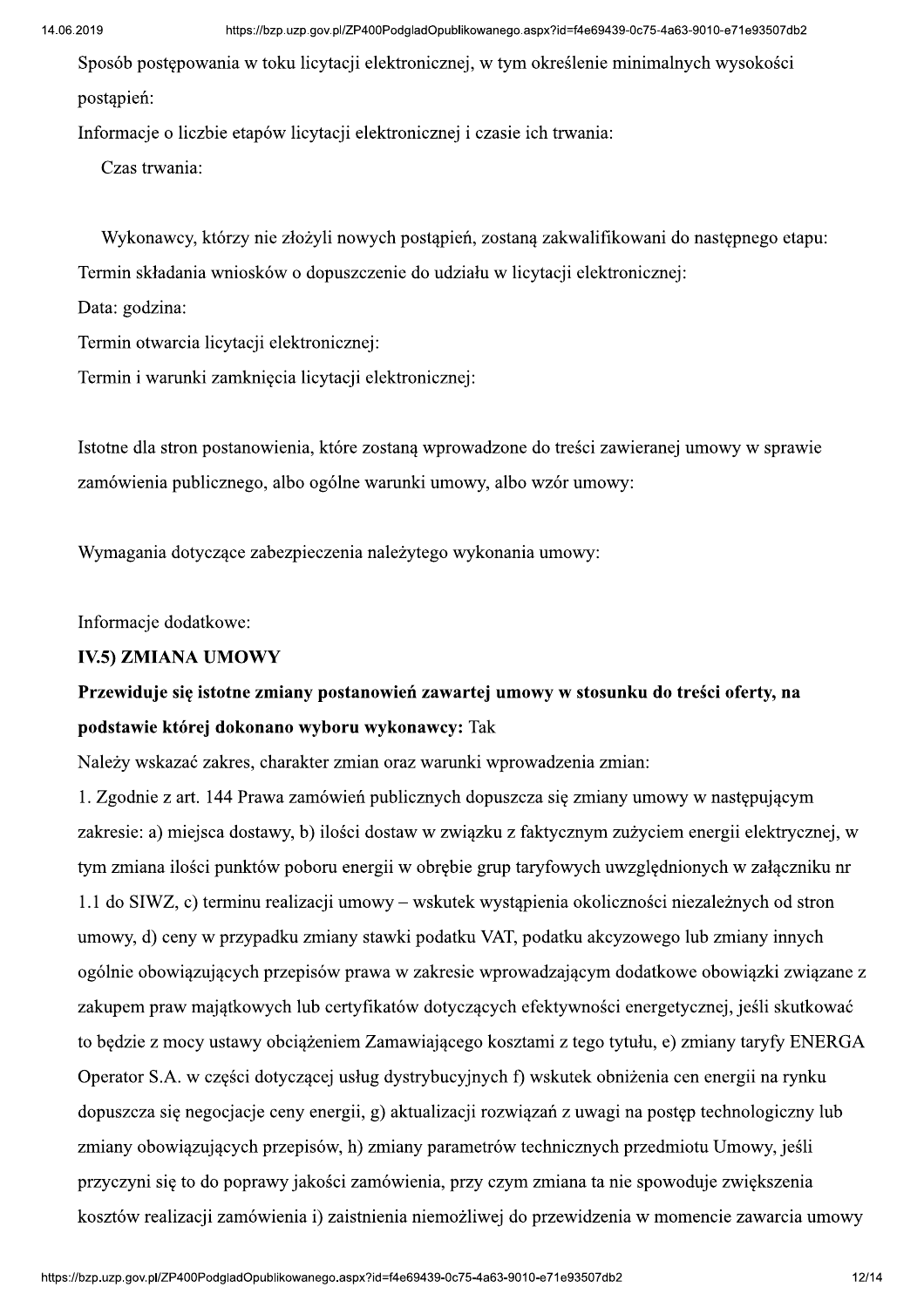okoliczności prawnej, ekonomicznej lub technicznej, za która żadna ze stron nie ponosi odpowiedzialności, skutkującej brakiem możliwości należytego wykonania umowy, j) wyniknięcia rozbieżności lub niejasności w rozumieniu pojęć użytych w umowie, których nie można usunać w inny sposób a zmiana bedzie umożliwiać usuniecie rozbieżności i doprecyzowanie umowy w celu jednoznacznej interpretacji jej zapisów przez Strony, k) osób, przy pomocy których Wykonawca i Zamawiający realizuje przedmiot umowy. 2. Zmiany mogą nastąpić jedynie w uzasadnionych przypadkach, w szczególności: a) w przypadku wystąpienia "siły wyższej". Pod pojęciem siły wyższej rozumie się okoliczności, które pomimo zachowania należytej staranności są nieprzewidywalne oraz, którym nie można zapobiec lub przeciwstawić się skutecznie. O braku możliwości dotrzymania terminu Wykonawca obowiązany jest niezwłocznie powiadomić Zamawiającego, określając jednocześnie nowy termin realizacji zamówienia, b) gdy zmiany te są korzystne dla Zamawiającego. 3. O zmianach wynikających ze zmiany prawa i zmiany zatwierdzonej taryfy OSD Wykonawca powiadomi Zamawiającego pisemnie z odpowiednim wyprzedzeniem. Wszelkie inne zmiany Umowy wymagają formy pisemnej pod rygorem nieważności. 4. W przypadku powstania sporu w trakcie wykonywania umowy strony będą dążyły do jego polubownego załatwienia a w przypadku braku porozumienia na drodze sadowej przez sad powszechny, właściwy miejscowo dla siedziby Zamawiającego.

### **IV.6) INFORMACJE ADMINISTRACYJNE**

IV.6.1) Sposób udostepniania informacii o charakterze poufnym (jeżeli dotyczy):

Środki służace ochronie informacii o charakterze poufnym

### IV.6.2) Termin składania ofert lub wniosków o dopuszczenie do udziału w postepowaniu:

Data: 2019-06-26, godzina: 09:30,

Skrócenie terminu składania wniosków, ze względu na pilną potrzebę udzielenia zamówienia (przetarg nieograniczony, przetarg ograniczony, negocjacje z ogłoszeniem):

Nie

Wskazać powody:

Język lub języki, w jakich mogą być sporządzane oferty lub wnioski o dopuszczenie do udziału w postępowaniu

 $\geq$ 

IV.6.3) Termin zwiazania oferta: do: okres w dniach: 30 (od ostatecznego terminu składania ofert) IV.6.4) Przewiduje się unieważnienie postępowania o udzielenie zamówienia, w przypadku